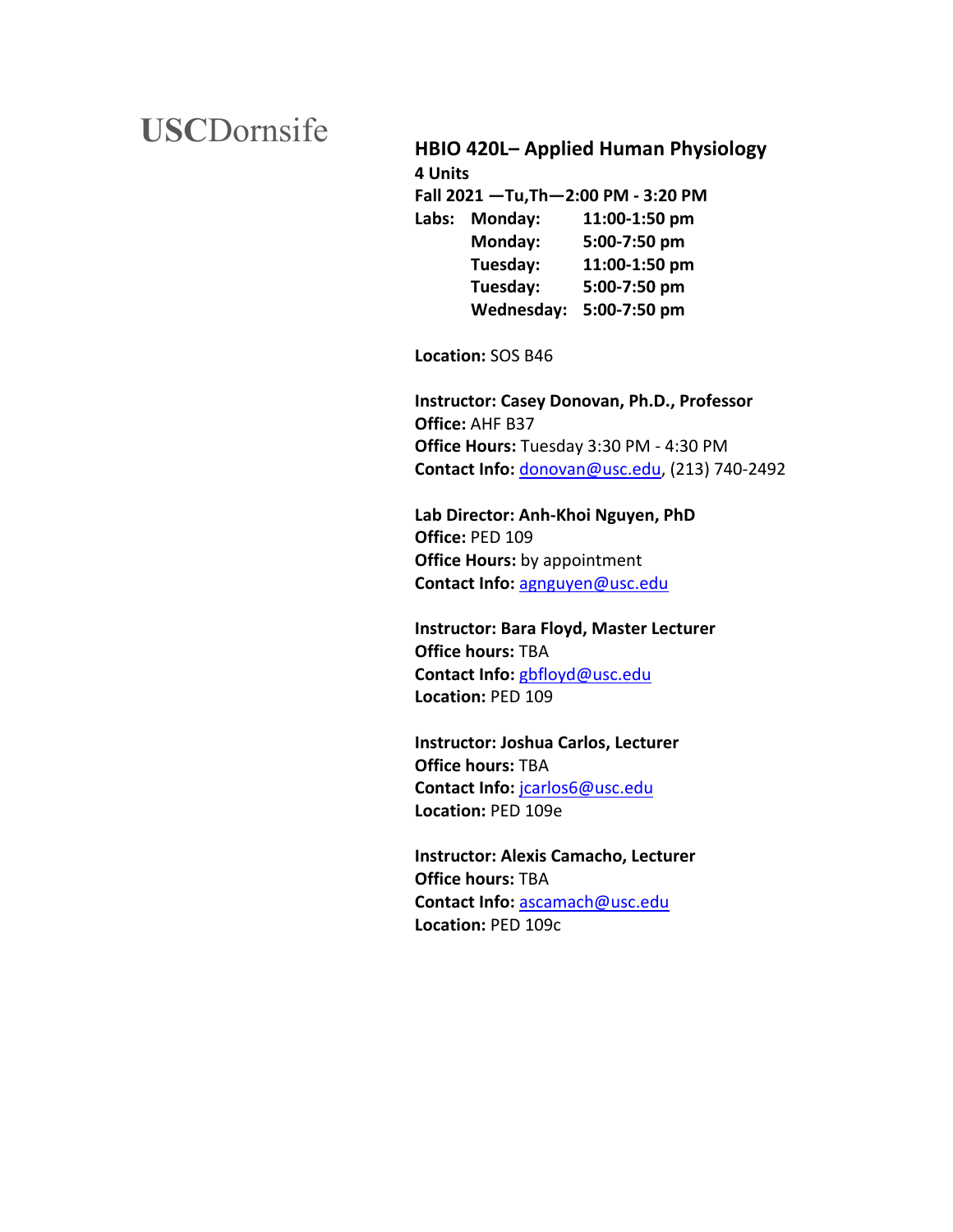## **Course Description**

This course explores the physiology (function) of the major organ systems, i.e. respiratory, cardiovascular, renal, musculoskeletal, digestive, and endocrine systems, and their regulation in humans. It further examines the response of these systems to various stressors, e.g. exercise and environmental factors, both in health

*Prerequisites:* BISC 220Lg or 221Lg

*Recommended Preparation:* HBIO 301L

#### **Learning Objectives**

The primary objective of HBIO 420L is to ensure that students have a fundamental understanding of how the human body works both at rest and under stress.

- Students should be able to recognize, explain, and provide examples of homeostasis and the mechanisms involved, including the roles of negative and positive feedback.
- Students should be able to identify structural components and explain the functional attributes of the body's organ systems as well as understand and demonstrate the interrelationships within and between them both at rest and under stress.
- Students should be able to model, interpret, explain, and predict the integrated responses of the organ systems to physiological and environmental stressors.
- Students should be able to explain and understand the chronic adaptations of these physiological systems to physiological and environmental stressors.

**Degree Learning Objectives** *(relevant Human Biology BS & BA degree objectives addressed in part by this course)*

- Develop a deeper comprehension of the central and cross-disciplinary concepts of human biology, which include bioenergetics, the interrelationship of human form and function, physiological homeostasis, and biomechanics.
- Develop proficiency in modernmethodologies pertinent to research in biological and medical sciences.
- Think critically, analyze, synthesize, and use information to solve real-world problems.
- Develop sufficient depth of knowledge and skill for graduate study in the health professions or other biology-related disciplines or entry-level employment in a wide variety of health-related fields

#### **Course Notes**

#### **General Course Outline:**

- I. Introduction to cellular metabolism, membrane transport, skeletal muscle metabolism and the resulting physiological responses.
- II. Anatomy and physiology of the cardiovascular and respiratory systems
- III. Regulation of cardiovascular and respiratory systems at rest and during exercise.
- IV. Environmental work physiology: hypobaria (altitude) & hyperbaria (deep sea)
- V. Anatomy and physiology of the renal system and electrolyte balance.
- VI. Thermoregulation at rest and during exercise: Hyperthermia & hypothermia
- VII. Anatomy of the digestive and hepatic systems.
- VIII. Regulation of substrate metabolism at rest and during exercise.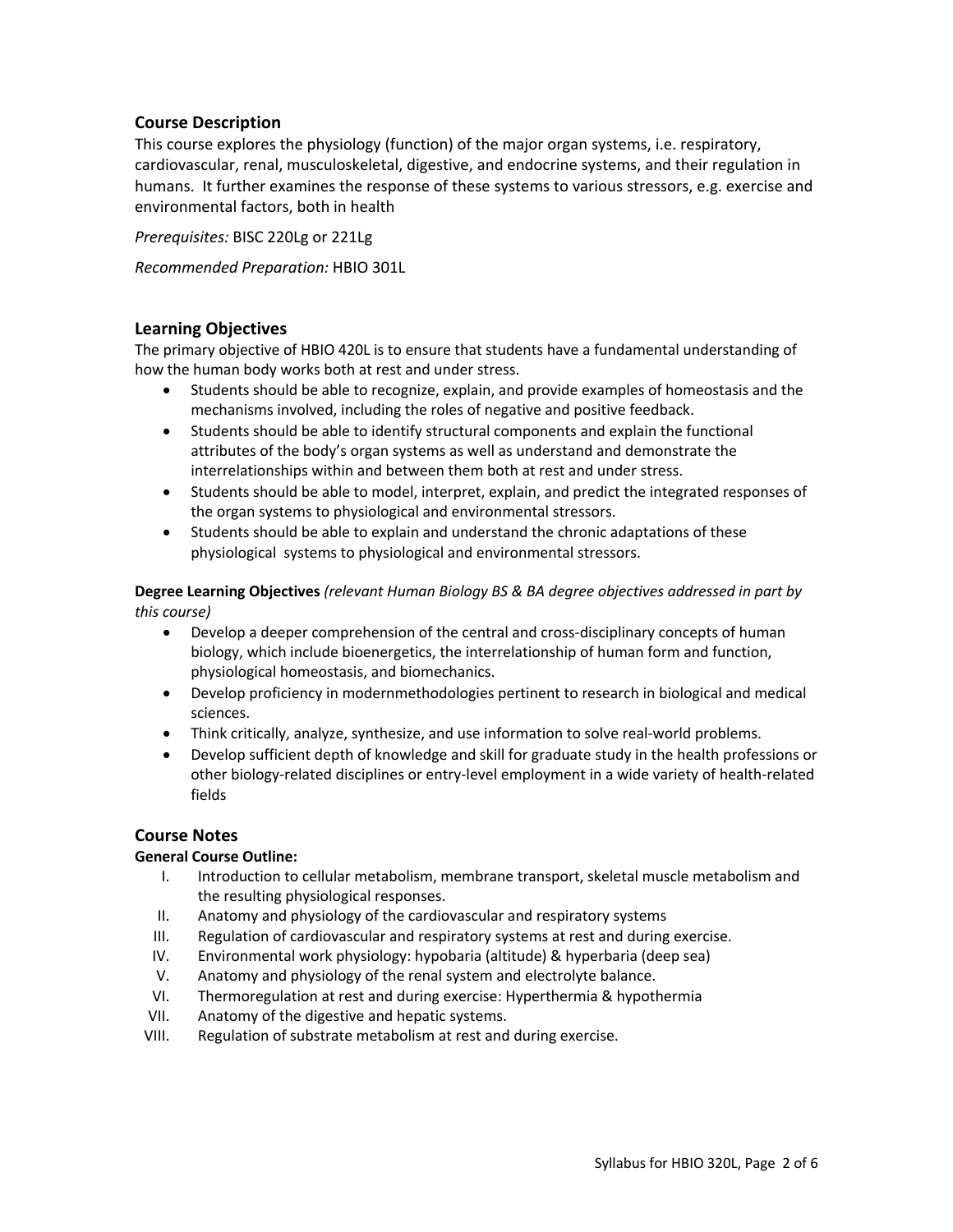#### **Required Readings**

Human Physiology, Stuart Fox and Krista Rompolski, McGraw Hill, 2019. ISBN: 1259864626, ISBN-13: 9781259864629; eBook ISBN:1260912302 / 9781260912302.

*(Available as eBook or Print version, rental or purchase, from the USC Bookstore, McGraw Hill (publisher) or Vital Source. Also, available through Amazon for rent or purchase.)*

Laboratory Manual for Applied Systems Physiology (HBIO 420L)*.* Henige, K., and M. Matveyenko. (*Available through USC bookstore w/ possible online access TBA*)

Exercise Physiology: Nutrition, Energy & Human Performance. 8<sup>th</sup> ed. William D. McArdle, Frank I. Katch and Victor L. Katch. Wolters Kluwer, Philadelphia, PA, 2015. ISBN 978-1-4511-9155-4. (*Available from the USC Bookstore, Wolters Kluwer/LWW (publisher) or Vital Source as an ebook or print version. Also available through Amazon for rent or purchase.*

## **Grading Breakdown**

| Midterm Exam #1   | 20%                      |
|-------------------|--------------------------|
| Midterm Exam #2   | 25%                      |
| Lab Grade         | 25%                      |
| <b>Final Exam</b> | 30% (comprehensive exam) |

## **Additional Exam Policies**

**Academic Accommodations:** Where accomodations can be anticipated (e.g. religious holidays, athletic competition, DSP) requests must be made within the first 3 weeks of the semester. In most cases, verification of such requests will be required. Any student requesting academic accommodations based on a disability are required to register with Disability Services and Programs (DSP) each semester. A letter of verification for approved accommodations can be obtained from DSP. Please be sure the letter is delivered to the instructor within the first 3 weeks of the semester or 1 week of issuance date if later in the semester. DSP is located in Grace Ford Salvatori (GFS) 120 and is open 8:30AM-5:00PM, Monday –Friday. DSP can be reached at (213) 740-0776 or via email at DSPFrontDesk@usc.edu.

**Make-up Exams:** Make-up exams will not be given unless preapproved by the instructor or written/ verifiable evidence of a medical emergency is provided. In general, make-up exams will not be preapproved unless University policy provides for such accommodations (e.g. religious holidays, athletic competition, etc.) or extenuating circumstances are involved. **Note:** While covering the same material, make-up exams may be distinct from the main exam in content and format.

## **Communication Policies**

Students are *strongly* encouraged to contact the instructor in regard to all matters involving course content or policy during Zoom office hours. Should you have a question about specific course content and cannot attend office hours, students are encouraged to submit their question to the course blog. Should you need to communicate with the instructor outside of class or office hours about a question other than course content, please email the instructor from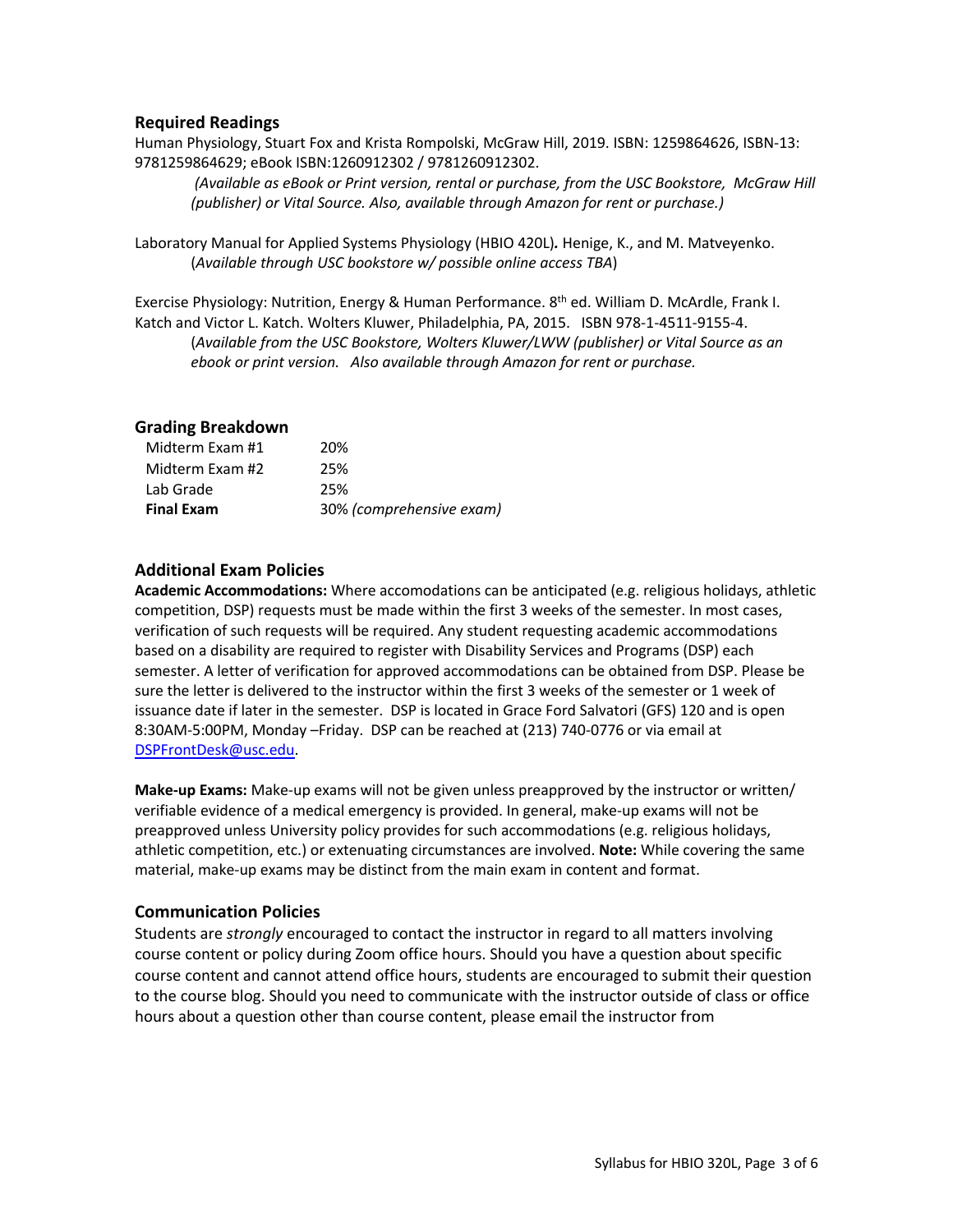your USC email account *making sure to include in the subject line the course number and your full name* (expect significant delays or no response if this information is omitted). Simple questions will be answered by email but, for more complex discussions, students may be instructed to visit office hours. Best attempts will be made to answer all emails within 48 hours, 72 hours over a weekend and the work day following a holiday. Note that the instructor may not respond to nonemergency emails 24 hours preceding an exam and may not respond to emails sent from non-USC accounts.

To promote independence and critical thinking, students are encouraged to work through the following process for obtaining answers to course-related questions before contacting the instructor. First, consult the course syllabus. If you cannot find the answer you need, next consult a classmate. If you still cannot find a satisfactory answer, email the instructor using your USC email *making sure to include the course number and your full name in the subject line* (expect significant delays or no response if this information is omitted). In your email, please indicate the steps you have gone through to seek the answer for your question. Use your USC email account for all correspondence with the instructor

## **Proprietary Course Materials Policy**

USC has a strict policy (SCampus Section 11.12[B]) that prohibits sharing of *any* synchronous and asynchronous course content outside of the learning environment. Any student who violates this policy will be prosecuted to the maximum extent allowable by the USC Student Conduct Code, including failure of the course and suspension from the University.

*Distribution or use of notes or recordings based on university classes or lectures without the express permission of the instructor for purposes other than individual or group study is a violation of the USC Student Conduct Code. This includes, but is not limited to, providing materials for distribution by services publishing class notes. This restriction on unauthorized use also applies to all information, which had been distributed to students or in any way had been displayed for use in relationship to the class, whether obtained in class, via email, on the Internet or via any other media. (See Section C.1 Class Notes Policy).*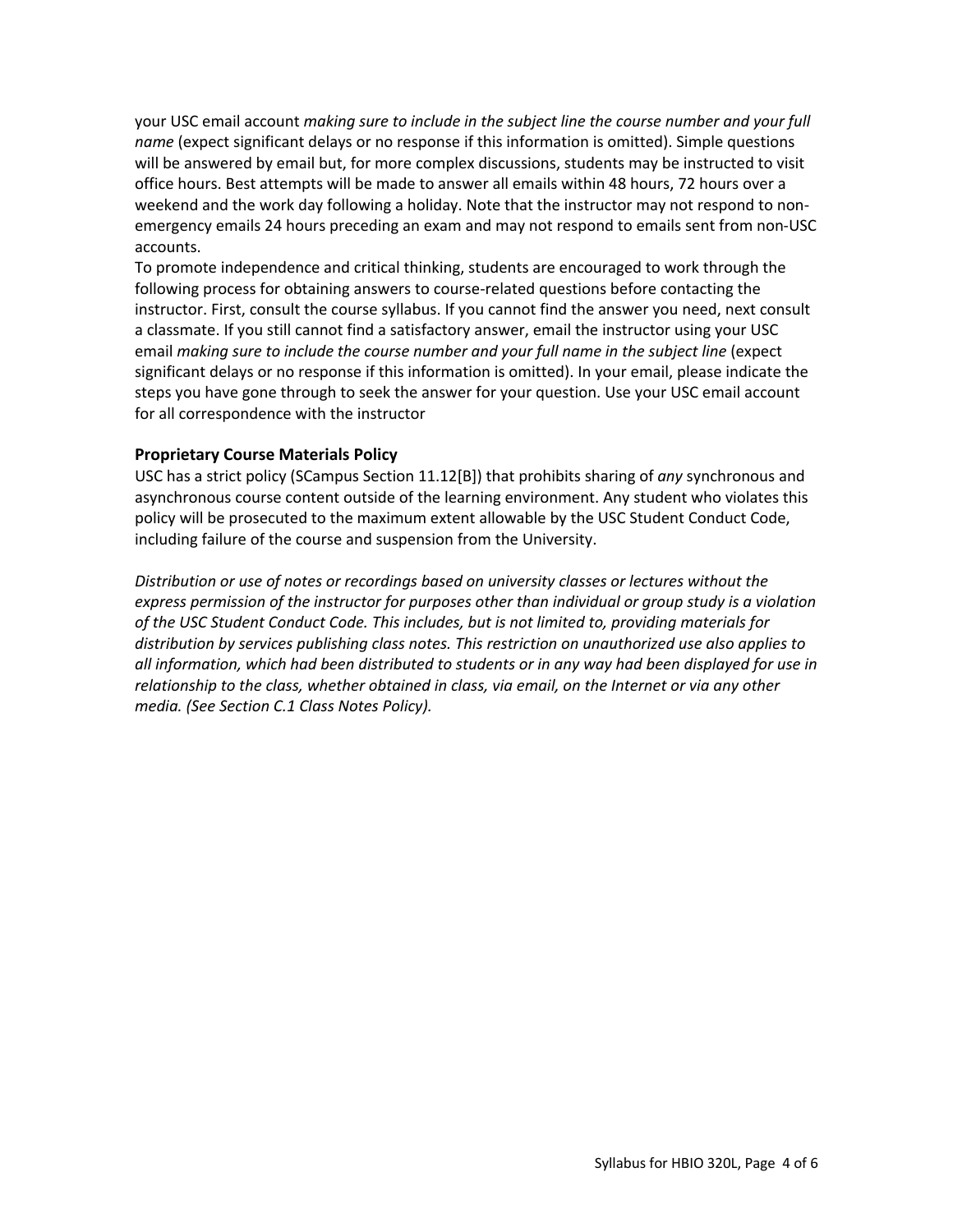## **Tentative Course Schedule: A Weekly Breakdown**

| Date           | <b>Lecture Topic</b>                           | <b>Readings/Chapters</b> |              |
|----------------|------------------------------------------------|--------------------------|--------------|
|                |                                                | Fox                      | McArdle      |
| Aug. 24        | Introduction/Overview & Homeostasis            | Ch. 1 & 2                |              |
| Aug. 26        | Cellular Metabolism                            | Ch. 4 & 5                | Ch. 5-7      |
| Aug. 31        | Cell Membrane & Membrane Transport             | Ch. 3 & 6                |              |
| Sept. 2        | Skeletal Muscle Metabolism & Metabolic Rate    | Ch. 12                   | Ch. 8,9 & 18 |
| Sept. 7        | Respiratory System I: Anatomy & Physiology     | Ch. 16                   | Ch. 12       |
| Sept. 9        | Respiratory System II: Physiology              | Ch. 16                   | Ch. 14       |
| Sept. 14       | Cardiovascular System I: Anatomy & Physiology  | Ch. 13                   | Ch. 15       |
| Sept. 16       | Cardiovascular System II: Anatomy & Physiology | Ch. 14                   | Ch. 15       |
| Sept. 21       | Oxygen Transport & Exchange                    | Ch. 16                   | Ch. 13       |
| Sept. 23       | Midbrain, Hindbrain & ANS                      | Ch. 7 & 9                |              |
| Sept. 28       | <b>MIDTERM1</b>                                |                          |              |
| Sept. 30       | Regulation of the Pulmonary System             | Ch. 16                   | Ch. 14       |
| Oct. 5         | Regulation of the Cardiovascular System        | Ch. 14                   | Ch. 16       |
| Oct. 7         | CV & Pulmonary Responses to Exercise I         |                          | Ch. 14 & 17  |
| Oct. 12        | CV & Pulmonary Responses to Exercise II        |                          | Ch. 17       |
| Oct. 14        | CV & Pulmonary Adaptations to Exercise         |                          | Ch. 21       |
| Oct. 19        | Environmental Physiology: Hypobaria            |                          | Ch. 24       |
| Oct. 21        | Environmental Physiology: Hypebaria            |                          | Ch. 26       |
| Oct. 26        | Renal Anatomy & Physiology I                   | Ch. 17                   |              |
| Oct. 28        | Renal Anatomy & Physiology II                  | Ch. 17                   |              |
| Nov. 2         | <b>MIDTERM 2</b>                               |                          |              |
| Nov. 4         | Electrolyte & Acid-Base Balance                | Ch. 17                   | Ch. 25       |
| Nov. 9         | Thermoregulation and the Renal System          |                          |              |
| Nov. 11        | Environmental Physiology: Hyperthermia         |                          | Ch. 25       |
| Nov. 16        | Environmental Physiology: Hypothermia          |                          | Ch. 25       |
| Nov. 18        | Digestion & Hepatic Physiology I               | Ch. 18                   |              |
| <b>Nov. 23</b> | Digestion & Hepatic Physiology II              | Ch. 18                   |              |
| Nov. 25        | No class - Fall semester break                 |                          |              |
| Nov. 30        | <b>Endocrine Regulation of Metabolism</b>      | Ch. 11 & 19              |              |
| Dec. 2         | Substrate Metabolism in Exercise               |                          | Ch. 1,4 & 10 |
|                |                                                |                          |              |
| Dec. 9         | FINAL EXAM - 2:00 - 4:00 PM                    |                          |              |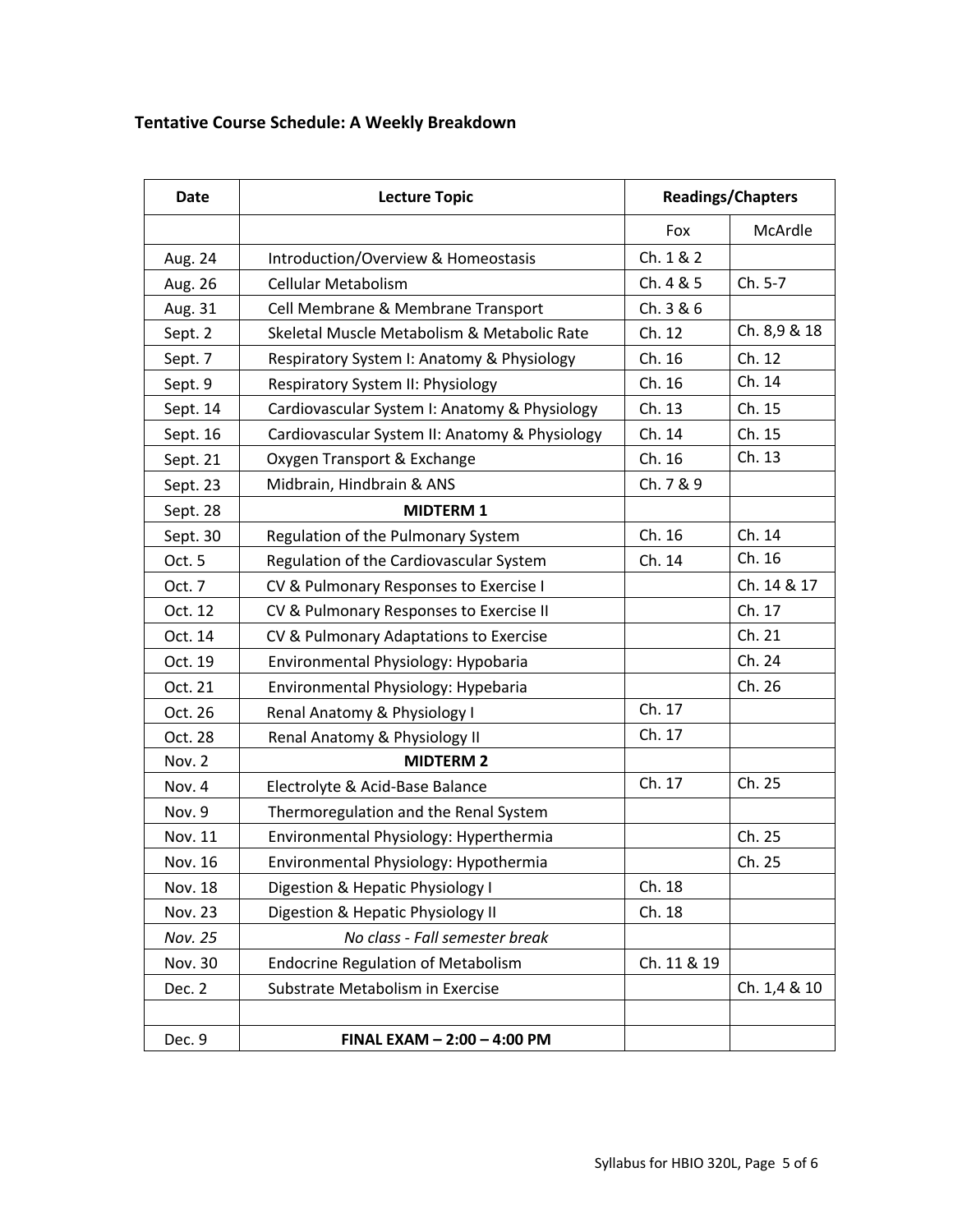#### **Statement on Academic Conduct and Support Systems**

#### **Academic Conduct:**

Plagiarism – presenting someone else's ideas as your own, either verbatim or recast in your own words – is a serious academic offense with serious consequences. Please familiarize yourself with the discussion of plagiarism in SCampus in Part B, Section 11, "Behavior Violating University Standards" policy.usc.edu/scampus-part-b. Other forms of academic dishonesty are equally unacceptable. See additional information in SCampus and university policies on scientific misconduct, policy.usc.edu/scientificmisconduct.

#### **Support Systems:**

*Counseling and Mental Health - (213) 740-9355 – 24/7 on call* studenthealth.usc.edu/counseling

Free and confidential mental health treatment for students, including short-term psychotherapy, group counseling, stress fitness workshops, and crisis intervention.

*National Suicide Prevention Lifeline - 1 (800) 273-8255 – 24/7 on call*

suicidepreventionlifeline.org

Free and confidential emotional support to people in suicidal crisis or emotional distress 24 hours a day, 7 days a week.

*Relationship and Sexual Violence Prevention Services (RSVP) - (213) 740-9355(WELL), press "0" after hours – 24/7 on call*

studenthealth.usc.edu/sexual-assault

Free and confidential therapy services, workshops, and training for situations related to gender-based harm.

#### *Office of Equity and Diversity (OED) - (213) 740-5086 | Title IX – (213) 821-8298* equity.usc.edu, titleix.usc.edu

Information about how to get help or help someone affected by harassment or discrimination, rights of protected classes, reporting options, and additional resources for students, faculty, staff, visitors, and applicants.

#### *Reporting Incidents of Bias or Harassment - (213) 740-5086 or (213) 821-8298* usc-advocate.symplicity.com/care\_report

Avenue to report incidents of bias, hate crimes, and microaggressions to the Office of Equity and Diversity |Title IX for appropriate investigation, supportive measures, and response.

#### *The Office of Disability Services and Programs - (213) 740-0776* dsp.usc.edu

Support and accommodations for students with disabilities. Services include assistance in providing readers/notetakers/interpreters, special accommodations for test taking needs, assistance with architectural barriers, assistive technology, and support for individual needs.

## *USC Campus Support and Intervention - (213) 821-4710*

#### campussupport.usc.edu

Assists students and families in resolving complex personal, financial, and academic issues adversely affecting their success as a student.